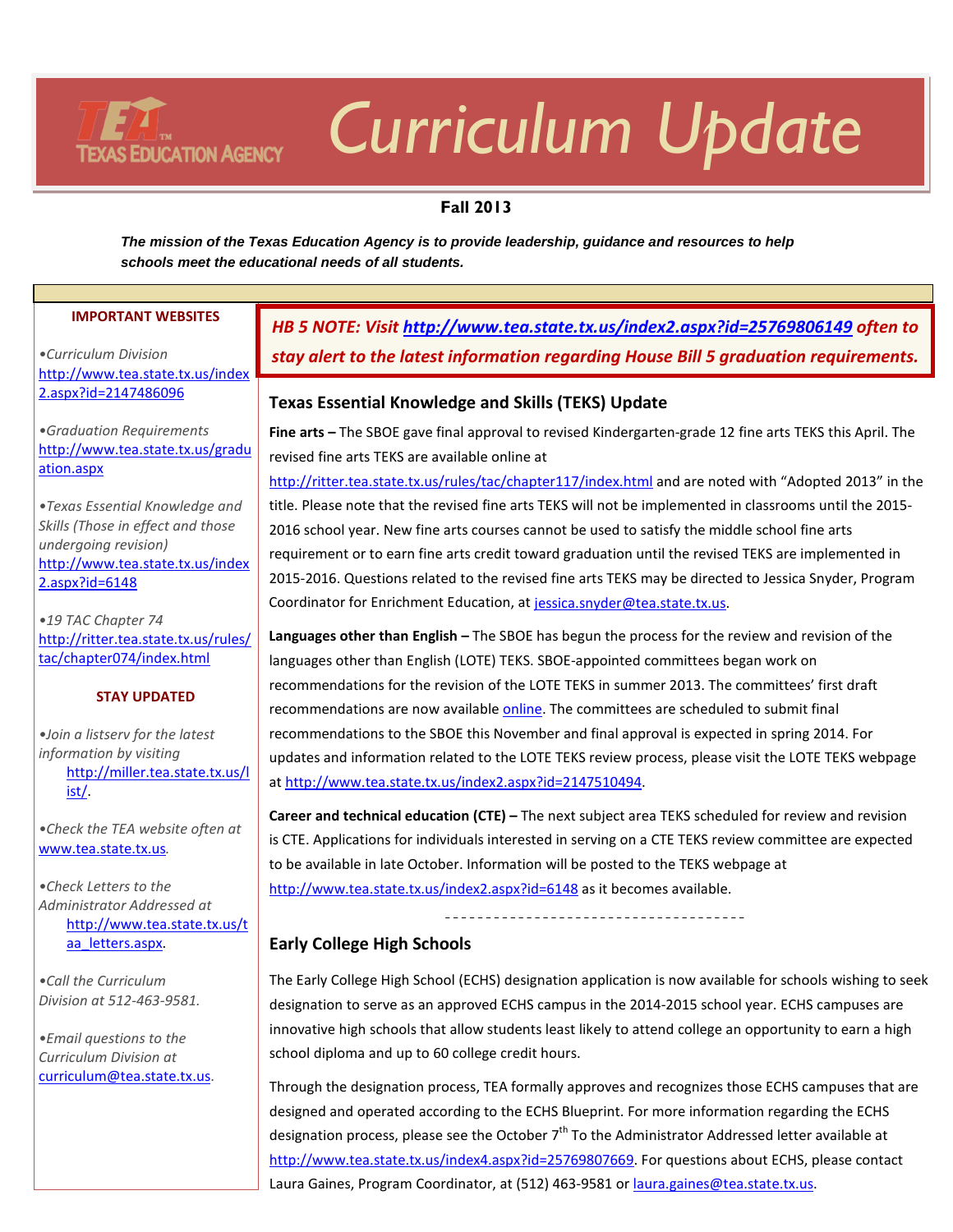#### **TEA Curriculum Division Staff Directory**

**General Contact Information**

1701 N. Congress Austin, Texas 78701 Phone: 512-463-9581 Fax: 512-463-8057 curriculum@tea.state.tx.us

Monica G. Martinez - Managing Director Catherine Gonzales, Administrative Assistant

#### **Foundation Curriculum**

Kelly Callaway, Director of K-12 Foundation Education Karin Miller, Statewide ELA/R Coordinator James Slack, Statewide Mathematics Coordinator Irene Pickhardt, Statewide Science Coordinator Julie Brelsford, Statewide Social Studies Coordinator Jo Ann Bilderback, Math/Science Content Specialist

#### **Bilingual/Migrant Education**

Susie Coultress, State Director of Bilingual/ESL/Title III/Migrant Education

Roberto Manzo, Program Coordinator, ELL Initiatives

Esmeralda Cavazos, Program Coordinator, Title III, Part A

Rosie Garza, Program Manager, Title I, Part C, Migrant Education

Kerry Manning, Program Manager, Title I, Part C, Migrant Education

Rose Duarte, Program Specialist, Special Projects

#### **Academic Standards and Services**

Shelly Ramos, Director of Academic Standards and Services

Monica Brewer, Statewide Coordinator, Gifted/Talented Education

Kate Loughrey, Statewide Coordinator, Texas Virtual School Network

Barney Fudge, Statewide Coordinator, Health and Safety

Laura Gaines, Program Coordinator

Deb Gonzales, Program Coordinator

Jessica Snyder, Program Coordinator, Enrichment Education

#### **Career and Technical Education**

Vangie Stice-Israel, State Director, Career and Technical Education

John Ellis, Statewide CTE Coordinator

Diane Salazar, Statewide CTE Coordinator

Ron Whitson, Statewide CTE Coordinator

Dale Fowler, Program Coordinator

#### **Texas AP/IB Incentive Program**

The Texas Advanced Placement (AP)/International Baccalaureate (IB) Incentive program is designed emphasize the state's commitment to high academic performance by recognizing and rewarding students, teachers, and schools that demonstrate success in achieving the educational goals of the state. The program provides test fee subsidies and teacher training reimbursements to eligible students and teachers.

#### **Exam Fees**

AP Exam Fees - The deadline to provide the state copy of the AP Exam Invoice to TEA was October 15, 2013. If you have received an invoice from the College Board that you feel is in error, please contact Debbie Gonzales, program coordinator, by phone at (512) 463-9581 or email at *debbie.gonzales@tea.state.tx.us* as soon as possible.

IB Exam Fee Reimbursements – All IB schools must apply to the TEA for the 2013 exam fee reimbursement. If you have not received the IB Exam Reimbursement application, please contact Debbie Gonzales, program coordinator, by phone at (512) 463-9581 or email at [debbie.gonzales@tea.state.tx.us](mailto:debbie.gonzales@tea.state.tx.us) as soon as possible.

#### **Teacher Training Reimbursement (TTR)**

Funding for the AP/IB TTR has been reinstated for eligible training between September 1, 2012 and August 31, 2013. Eligible training will be reimbursed using the following priorities:

- Eligible teachers at campuses that will offer new AP/IB programs in the 2013-2014 school year, including IB candidate schools, will be eligible for the cost of training up to \$450
- Eligible teachers of courses that will be revised for the 2013-2014 school year will be eligible for the cost of training up to \$450
	- o AP Chemistry
	- o AP Spanish Language and Culture
- Any remaining funds will be distributed evenly among all remaining eligible teachers

Teachers must complete a 24-hour or longer TEA-approved pre-AP or AP training **or** an 18 hour or longer TEA-approved pre-IB or IB training. Conferences and workshops are NOT eligible for the TTR. Applications for 2013 reimbursements must be submitted no later than November 1, 2013. Further information may be found on the TTR webpage at [http://www.tea.state.tx.us/index2.aspx?id=25769807494.](http://www.tea.state.tx.us/index2.aspx?id=25769807494) 

#### **"Clue-In" Student and Parent Orientation Course for Online Learning Available Through TxVSN**

The Texas Virtual School Network (TxVSN) online learning initiative offers a free orientation course for students interested in taking an online course through the TxVSN. The game-based course, Clue-In Orientation to Online Learning, helps students and their parents better understand what to expect in online courses and to become familiar with the tools and skills needed to be successful in an online learning environment. More information about accessing Clue-In is available at [http://cluein.txvsn.org/.](http://cluein.txvsn.org/) For additional assistance, contact the TxVSN Help Desk at (866) 938-9876.

#### **Interstate Compact on Educational Opportunity for Military Children**

Texas is a member of the Military Interstate Children's Compact Commission, authorized in Texas Education Code (TEC) Chapter 162. Recognizing the challenges facing military families as they transition to a new home and school district, the purpose of the compact is to remove barriers to educational success imposed on children of military families because of frequent moves and deployment of their parents. Some of the specific educational issues that the compact addresses include enrollment, eligibility, and graduation. For more information about the Interstate Compact on Educational Opportunity for Military Children, please visit [http://www.tea.state.tx.us/index2.aspx?id=7995.](http://www.tea.state.tx.us/index2.aspx?id=7995)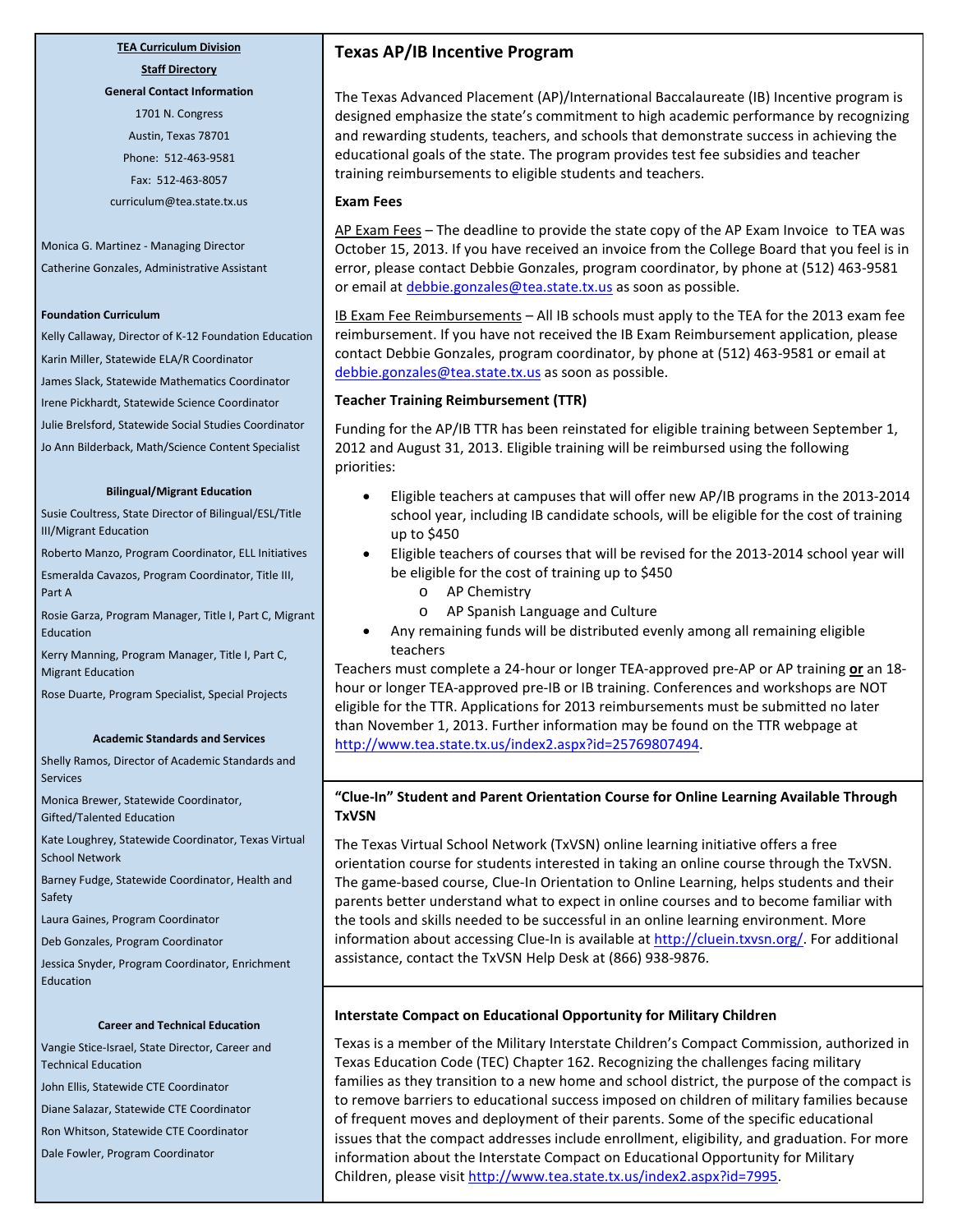**ESTAR/MSTAR** 

Elementary/Middle-School Students in Texas: Algebra Ready

## **ESTAR/MSTAR Universal Screener**

The purpose of the Elementary-School Students in Texas: Algebra Ready (ESTAR) and Middle-School Students in Texas: Algebra Ready (MSTAR) Universal Screener is to help teachers answer two important questions within the Response to Intervention (RtI) process:

> (1) Are students on track or at risk for meeting expectations in algebra and algebra-readiness?

(2) What is the degree of intensity of instructional supports or supplemental interventions needed for students who are at risk for not meeting curricular expectations in algebra?

Results can help teachers identify students who are in need of additional instructional support in their development of knowledge and skills that relate directly to algebra readiness.

Access the ESTAR/MSTAR Universal Screener through one of three ways:

- ESTAR/MSTAR through the gadget on the My Portal<br>2006 in Ensilan Go to [http://projectsharetexas.org,](http://projectsharetexas.org/) log in to Project Share in the upper right corner, and enter page in Epsilen.
- Go to [http://projectsharetexas.org,](http://projectsharetexas.org/) click the down arrow on the green "Where would you like to go?" bar, and log in to the ESTAR/MSTAR application.
- Go to [http://mstar.epsilen.com](http://mstar.epsilen.com/) and log in to the ESTAR/MSTAR application.

The ESTAR Universal Screener is available for students in grades 2 - 4, and the MSTAR Universal Screener is available for students in grades 5 - 8. An updated version (4.0) of the ESTAR/MSTAR Universal Screener Overview is available through Project Share.

The 2013 - 2014 MSTAR Universal Screener Administration Windows have been scheduled as follows:

- Fall: August 26, 2013 October 4, 2013
- Winter: January 8, 2014 February 14, 2014
- Spring: April 7, 2014 May 9, 2014

## **ESTAR/MSTAR Diagnostic Assessments**

After the MSTAR Universal Screener is administered and at-risk students identified, the MSTAR Diagnostic Assessments for grades 5 - 8 will be the next step for RtI implementation for algebra readiness. Training for this tool is scheduled to be available in fall 2013.

The 2013 - 2014 Administration Windows for the MSTAR Diagnostic Assessments have been scheduled as follows:

- Fall: N/A
- Winter: January 15, 2014 February 21, 2014
- Spring: April 14, 2014 May 16, 2014

The ESTAR Diagnostic Assessments are scheduled to be piloted in the spring of 2014.

For more information, training, or assistance related to the MSTAR Universal Screener, MSTAR Diagnostic Assessments and/or ESTAR Universal Screener, please contact your regional education service center or mathtx@esc13.net.

# **Tx<sup>4</sup> VSN**

# **TxVSN Online Course Enrollment Open for Fall 2013**

Texas students and schools looking for quality online courses that align with the Texas Essential Knowledge and Skills (TEKS) and are led by Texas-certified teachers trained in effective online teaching practices can turn to the Texas Virtual School Network (TxVSN). Fall 2013 enrollment is open for supplemental high school, Advanced Placement, and dual credit courses offered through the Texas Education Agency's TxVSN statewide course catalog. The TxVSN provides highly interactive, teacher-led online courses that have been reviewed and approved by the TEA to ensure that they meet the TEKS, iNACOL *National Standards of Quality for Online Courses*, and accessibility requirements. To access the full TxVSN catalog or for more information, visit the TxVSN website at [www.txvsn.org.](http://www.txvsn.org/) For additional assistance or to arrange a webinar or training opportunity for your school or region about offering TxVSN courses, contact the TxVSN Help Desk at (866) 938-9876.

#### **STILL NEWSWORTHY**

Information about teacher and student resources was included in the *Curriculum Update – May 2013*. Now that the 2013 – 2014 school year has begun, you may wish to review articles about the following:

- New professional development courses available on Project Share
- *Technology Integration for Students with Dyslexia* FREE online tool
- Texas Performance Standards Project (TPSP) Update (related to gifted and talented students)
- Texas Success FREE online reading and math resources for all Texas students in grades 3-8

Previous issues of Curriculum Division newsletters are available on the website at

[http://www.tea.state.tx.us/index2.aspx?id=2147486096&menu\\_id=720&menu\\_id2=785&cid=2147483654.](http://www.tea.state.tx.us/index2.aspx?id=2147486096&menu_id=720&menu_id2=785&cid=2147483654)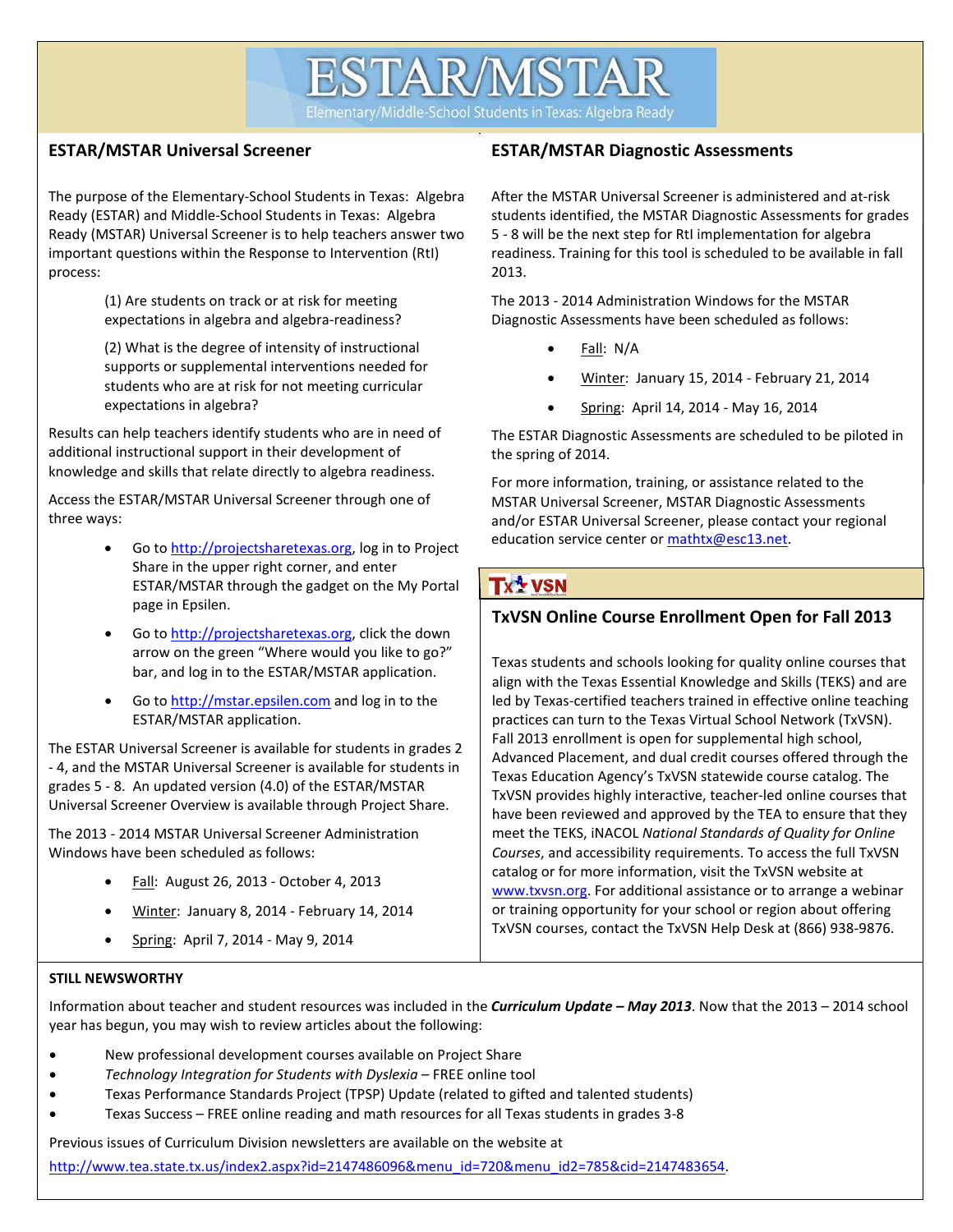# **Important Dates**



#### **News from the Instructional Materials and Educational Technology (IMET) Division**

Instructional materials for science, grades K–12; science (Spanish), grades K–5; math, grades K–8; math (Spanish), grades K–5; and technology applications, grades K–12 are under consideration for adoption by the State Board of Education. The adoption of these materials is scheduled to occur in November of 2013, and the materials are scheduled to be available for use beginning in the 2014–2015 school year. More information is available on th[e TEA website.](http://www.tea.state.tx.us/index2.aspx?id=2147505402)

#### **Gifted/Talented Education Update**

The TEA is pleased to announce the availability of several new or revised resources in support of gifted/talented (G/T) education.

The *Guiding Questions for Program Review* is a new resource to assist districts and schools in evaluating their efforts in meeting the compliance guidelines of *The Texas State Plan for the Education of Gifted/Talented Students*. The document is available online at [http://www.tea.state.tx.us/WorkArea/linkit.aspx?LinkIdentifier=id&ItemID=25769805424&libID=25769805424.](http://www.tea.state.tx.us/WorkArea/linkit.aspx?LinkIdentifier=id&ItemID=25769805424&libID=25769805424) 

The Texas Performance Standards Project (TPSP) now offers 26 tasks from Kindergarten through high school in the 7E framework. The 7E model is an extension of the original 5E model developed by a team of educators at the Biological Sciences Curriculum Study to maximize student engagement in learning. The seven "Es" of the model include elicit, engage, explore, explain, elaborate, evaluate, and extend. The revised tasks are available in multiple content areas to meet student interests and are aligned with the Texas Essential Knowledge and Skills (TEKS) and College and Career Readiness Standards. Visit [www.texaspsp.org](http://www.texaspsp.org/) to download the 7E version of the revised tasks.

For successful implementation of the TPSP, be sure to review the revised *Guides to Success* manuals. These helpful tools provide guidance in implementing TPSP at the primary (K-2), intermediate (3-5), middle school (6-8), and high school levels. Additionally, a new *Walkthrough for Administrators* guide for primary level is available to assist administrators in evaluating the effectiveness of instruction related to TPSP. Visit the TPSP Resources webpage at<http://texaspsp.org/resources/resources.php> to access these updated resources.

For questions related to G/T education and TPSP, please contact Monica Brewer, Statewide Coordinator for Gifted/Talented Education, by email at [monica.brewer@tea.state.tx.us](mailto:monica.brewer@tea.state.tx.us) or by telephone at (512) 463-9581.

Eight Texas teachers have been named finalists for the prestigious Presidential Awards for Excellence in Mathematics and Science Teaching (PAEMST) program. The 2013 PAEMST awards recognize seventh through twelfth grade mathematics and science teachers whose innovative methods bring teaching to life in the classroom and is the highest recognition that a mathematics or science teacher may receive for exemplary teaching in the United States.

- Jessica Caviness is a Geometry teacher at Coppell High School in Coppell ISD.
- Amy Ferguson is an Algebra II teacher and Instructional Dean of Mathematics at Winston Churchill High School in the Northeast ISD.
- Penny Smeltzer is an Advanced Placement (AP) Statistics teacher at Westwood High School in Round Rock ISD.
- Ruth Westbrook is an English as a Second Language mathematics teacher in grades 6 – 8 at McMath Middle School in Denton ISD.
- James Manley is a  $7<sup>th</sup>$  grade science teacher at Coyle Middle School in Garland ISD.
- Michalle McCallister is an  $8<sup>th</sup>$  grade science teacher at the Robert G. Cole Middle and High School in Fort Sam Houston ISD.
- Mark Misage is an AP Physicsteacher at Westlake High School in Eanes ISD.
- Kim Wootton is an Anatomy and Physiology, AP Biology, and Forensic Science teacher at New Tech High @Coppell in Coppell ISD.

To achieve recognition through this program, a teacher first must be nominated for the award. A state panel of master teachers, specialists, and administrators reviews the applications and chooses the most outstanding mathematics and science teachers for the National Science Foundation to consider for state finalist status. These state finalists will be recognized by the State Board of Education.

After the initial selection process at the state level, a panel of distinguished scientists, mathematicians, and educators may select one mathematics and one science teacher from each state for the national award. National winners receive \$10,000, an all expense paid trip for two to Washington, D.C. to attend recognition events and professional development opportunities, and a citation signed by the President of the United States.

This year, outstanding mathematics and science educators teaching in grades K-6 with five years or more of teaching experience are eligible. Nominations will open this fall. For more information, please visit [http://www.paemst.org.](http://www.paemst.org/)

**Texas Presidential Award Finalists**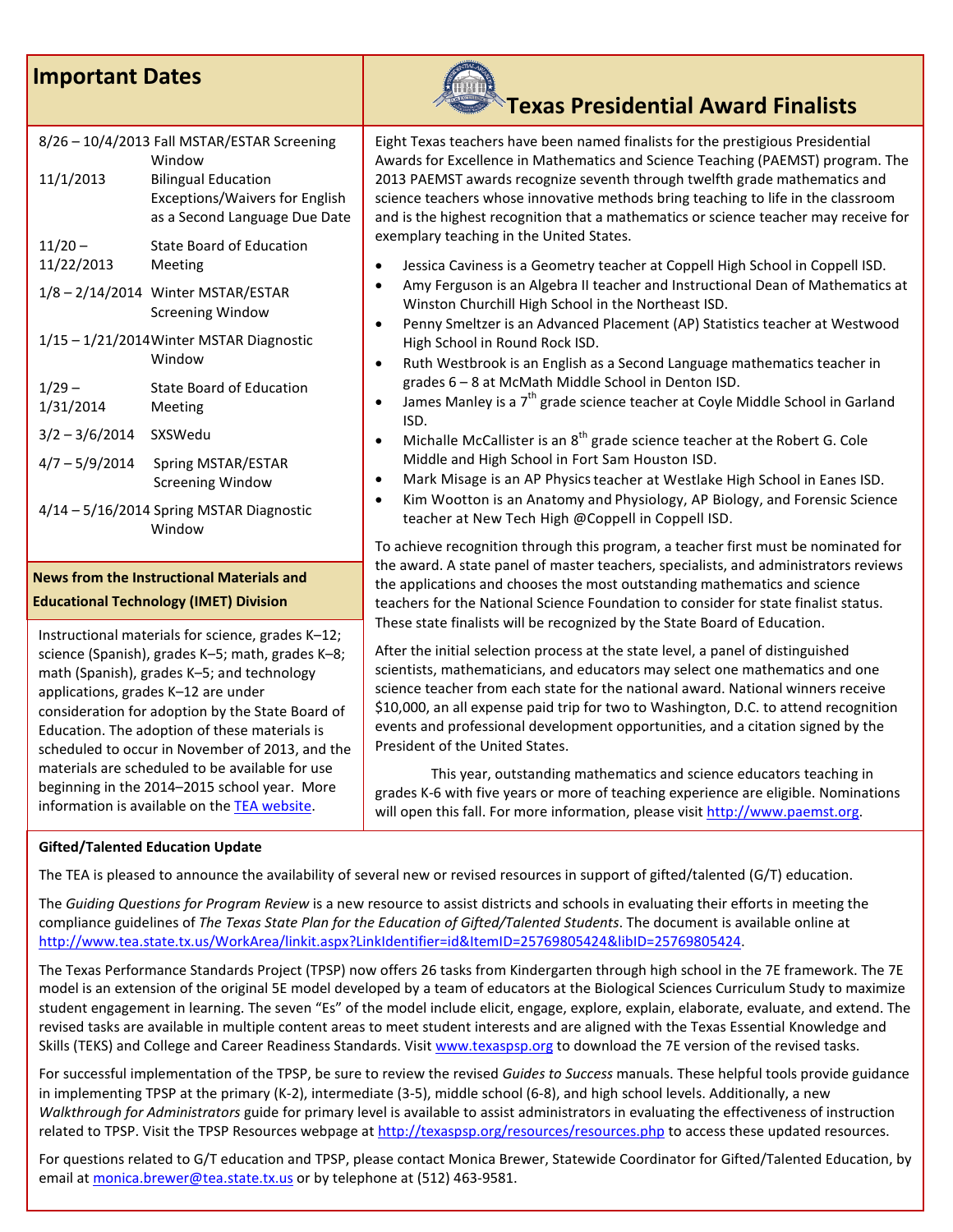

The Center for Digital Education has announced that the Texas Education Agency's (TEA) Project Share, a valuable resource for all Texas public and open enrollment charter schools, is among the winners of a 2013 Digital Education Achievement Award. Read more about award a[t http://www.tea.state.tx.us/news\\_release.aspx?id=25769807346.](http://www.tea.state.tx.us/news_release.aspx?id=25769807346)

# **Project Share Statewide Learning Opportunities**



# **Math Professional Development**

Algebra I End-of-Course Success <http://www.epsilen.com/crs/1114551> Algebra II Success <http://www.epsilen.com/crs/13198914> Geometry Success <http://www.epsilen.com/crs/13207598> Algebra I EOCS: Additional Lessons <http://www.epsilen.com/crs/1114838> MSTAR Introduction: An Executive Summary <http://www.epsilen.com/crs/13207599> MSTAR Academy I: Grades 5-6 <http://www.epsilen.com/crs/1114748> MSTAR Academy I: Grades 7-8 <http://www.epsilen.com/crs/13222096> MSTAR Academy I: Fraction/Decimal Relationships and Operations <http://www.epsilen.com/crs/13205039> MSTAR Academy I: Review and Needs Assessment <http://www.epsilen.com/crs/13205043> MSTAR Academy I: Lesson Study Model Implementation <http://www.epsilen.com/crs/13205034> MSTAR Academy I: Part B Completion <http://www.epsilen.com/crs/13207600> MSTAR Academy I: Addressing the G/T Math Learner through RtI <http://www.epsilen.com/crs/13205035> MSTAR Academy I: Addressing the College and Career Readiness Standards in Math MSTAR Academy I: More about Tier II for the Math Learner <http://www.epsilen.com/crs/13207602> MSTAR Universal Screener Overview <http://www.epsilen.com/crs/13205959> MSTAR Academy II <http://www.epsilen.com/crs/12108719> ESTAR Academy I: Grades K-2 <http://www.epsilen.com/crs/13207603> ESTAR Academy I: Grades 3-4 <http://www.epsilen.com/crs/13207604> HS Algebra Intervention Modules <http://www.epsilen.com/crs/13198469> ESTAR Intervention Modules <http://www.epsilen.com/crs/13203092>



# **Science Professional Development**

Science TEKS Overview Grades K-12 <http://www.epsilen.com/crs/1114627> Science Academies for Grades 5-8 <http://www.epsilen.com/crs/12102206> Biology End-of-Course Success <http://www.epsilen.com/crs/13207612> Chemistry Success: Part 1 <http://www.epsilen.com/crs/12107701> Chemistry Success: Part 2 <http://www.epsilen.com/crs/13200983> Physics Success <http://www.epsilen.com/crs/13193613> Science Safety Training for Elementary School <http://www.epsilen.com/crs/12112577> Science Safety Training for Middle School <http://www.epsilen.com/crs/13193610> Supporting Science Instruction: An Overview for School Leaders <http://www.epsilen.com/crs/12105874> Companion Course: Grade 5 Science <http://www.epsilen.com/crs/13203216> Companion Course: Grade 6 Science <http://www.epsilen.com/crs/13203218> Companion Course: Grade 7 Science <http://www.epsilen.com/crs/13203219> Companion Course: Grade 8 Science <http://www.epsilen.com/crs/13203220> Companion Course: Biology <http://www.epsilen.com/crs/13203221> Science for School Leaders: Grades 5-8 <http://www.epsilen.com/crs/13203225> Science for School Leaders: High School <http://www.epsilen.com/crs/13203224>

<http://www.epsilen.com/crs/13205051>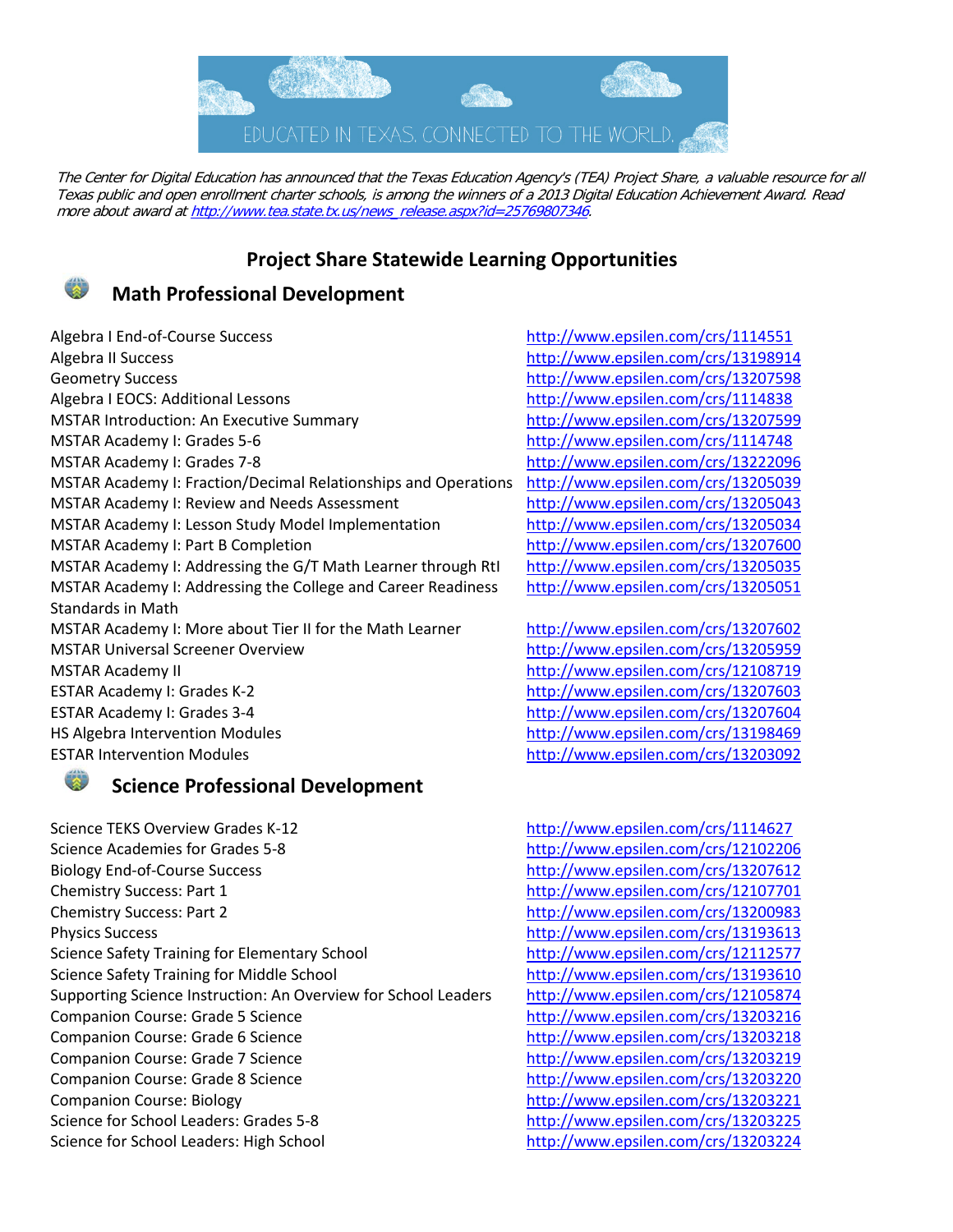

# **ELAR Professional Development**

Expository Reading & Writing in High School <http://www.epsilen.com/crs/1114837> English Language Arts & Reading TEKS: Foundations <http://www.epsilen.com/crs/12158513> English Language Arts and Reading TEKS: Grades K-2 <http://www.epsilen.com/crs/13203878> English Language Arts and Reading TEKS: Grades 3-5 <http://www.epsilen.com/crs/13202840> English Language Arts and Reading TEKS: Grades 6-8 <http://www.epsilen.com/crs/13202841> English Language Arts and Reading TEKS: Grades 9-12 <http://www.epsilen.com/crs/13202843> HS ELA Electives: Independent Study in English <http://www.epsilen.com/crs/12108410> HS ELA Electives: Advanced Journalism <http://www.epsilen.com/crs/12108409> HS ELA Electives: Advanced Broadcast Journalism <http://www.epsilen.com/crs/13193688> HS ELA Electives: Reading I, II, III <http://www.epsilen.com/crs/13198448> HS ELA Electives: College Readiness and Study Skills <http://www.epsilen.com/crs/13198447> TALA Tier I Online Texas Adolescent Literacy Academy <http://www.epsilen.com/crs/12162432> TALA Tiers II/III Online Adolescent Literacy Academy <http://www.epsilen.com/crs/12157125> Administrator Overview: Texas Adolescent Literacy Academies <http://www.epsilen.com/crs/1132904> Building Blocks for Teaching Adolescents with Reading **Difficulties** 

<http://www.epsilen.com/crs/1126465>

# **Social Studies Professional Development**



# **ELPS Professional Development**

Accelerating Language Acquisition for Secondary English Language Learners (ELLs) TELLIT: Campus/District Instructional Leader Training <http://www.epsilen.com/crs/13201033> A+RISE Online Tutorial <http://www.epsilen.com/crs/12108743> TELLIT: Math Affective Learning Environment <http://www.epsilen.com/crs/13207605> TELLIT: Math Cognitive Learning Environment <http://www.epsilen.com/crs/13207607> TELLIT: Math Linguistic Learning Environment <http://www.epsilen.com/crs/13207608> TELLIT: Science Affective Learning Environment <http://www.epsilen.com/crs/12160901> TELLIT: Science Cognitive Learning Environment <http://www.epsilen.com/crs/12160898> TELLIT: Science Linguistic Learning Environment <http://www.epsilen.com/crs/12160904> TELLIT: Social Studies Affective Learning Environment <http://www.epsilen.com/crs/13207623> TELLIT: Social Studies Cognitive Learning Environment <http://www.epsilen.com/crs/13207625> TELLIT: Social Studies Linguistic Learning Environment <http://www.epsilen.com/crs/13207626> Implementing the ELPS in Math <http://www.epsilen.com/crs/13249841> Implementing the ELPS in Science <http://www.epsilen.com/crs/13249825> Implementing the ELPS in Social Studies <http://www.epsilen.com/crs/13249837> Implementing the ELPS in ELAR <http://www.epsilen.com/crs/13249828>

Social Studies Grade 8 Academy <http://www.epsilen.com/crs/12108924> World Geography Success <http://www.epsilen.com/crs/12108715>

ELPS Academy <http://www.epsilen.com/crs/1172236> <http://www.epsilen.com/crs/12164587>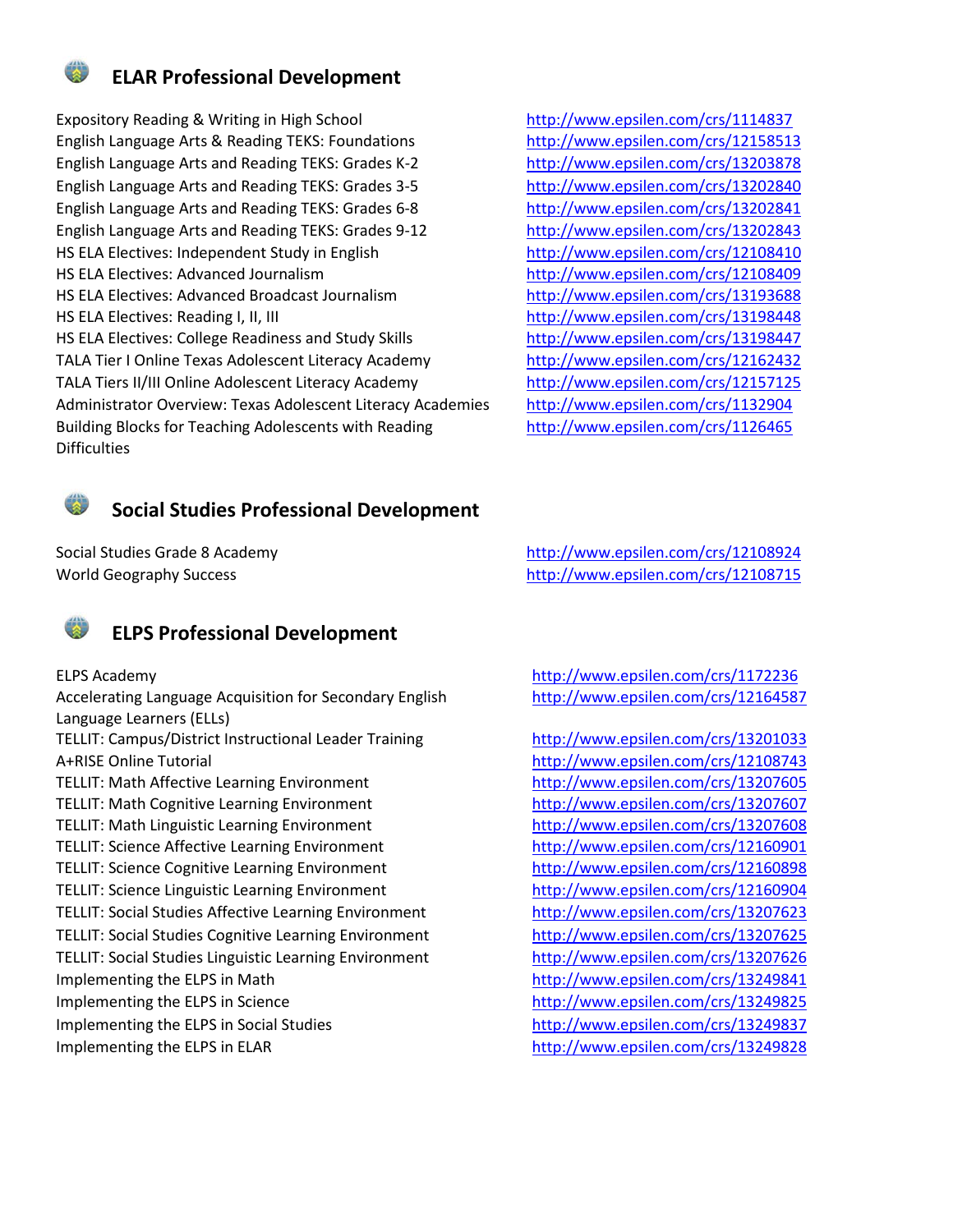# **Intel® Teach Elements Professional Development**

Intel Teach Elements: Project-Based Approaches <http://www.epsilen.com/crs/12105247> Intel Teach Elements: Collaboration in the Digital Classroom <http://www.epsilen.com/crs/12105249> Intel Teach Elements: Thinking Critically with Data <http://www.epsilen.com/crs/12105244> Intel Teach Elements: Educational Leadership in the 21<sup>st</sup> Century <http://www.epsilen.com/crs/12105248> Intel Teach Elements: Assessment in 21<sup>st</sup> Century Classrooms <http://www.epsilen.com/crs/12105245>



# **Career and Technical Education (CTE) Professional Development**

CTE 101: Introduction to Career and Technical Education in Texas <http://www.epsilen.com/crs/12111851> Science Safety Training for High School <http://www.epsilen.com/crs/12104735>

#### **Advanced Animal Science Engineering Mathematics**

- Part 1<http://www.epsilen.com/crs/12153735> Part 2<http://www.epsilen.com/crs/12153736> Part 3<http://www.epsilen.com/crs/12153739> Part 4<http://www.epsilen.com/crs/12153740> Part 5<http://www.epsilen.com/crs/12153804> Part 6<http://www.epsilen.com/crs/12153807> **Advanced Biotechnology** Part 1<http://www.epsilen.com/crs/12156064> Part 2<http://www.epsilen.com/crs/12156068> Part 3<http://www.epsilen.com/crs/12156070> Part 4<http://www.epsilen.com/crs/12156072> Part 5<http://www.epsilen.com/crs/12156088> Part 6<http://www.epsilen.com/crs/12156090> **Advanced Plant and Soil Science** Part 1<http://www.epsilen.com/crs/12112590> Part 2<http://www.epsilen.com/crs/12112597>
- Part 3<http://www.epsilen.com/crs/12112610> Part 4<http://www.epsilen.com/crs/12112626>
- Part 5<http://www.epsilen.com/crs/12112629>
- Part 6<http://www.epsilen.com/crs/12112639>

#### **Engineering Design and Problem Solving**

- Part 1<http://www.epsilen.com/crs/12112695>
- Part 2<http://www.epsilen.com/crs/12112696>
- Part 3<http://www.epsilen.com/crs/12112697>
- Part 4<http://www.epsilen.com/crs/12112698>
- Part 5<http://www.epsilen.com/crs/12112699> Part 6<http://www.epsilen.com/crs/12112700>

| Part 1                                           | <u>http://www.epsilen.com/crs/12112259</u> |  |  |
|--------------------------------------------------|--------------------------------------------|--|--|
| Part 2                                           | http://www.epsilen.com/crs/12112263        |  |  |
| Part 3                                           | http://www.epsilen.com/crs/12112270        |  |  |
| Part 4                                           | http://www.epsilen.com/crs/12112274        |  |  |
| Part 5                                           | http://www.epsilen.com/crs/12112277        |  |  |
| Part 6                                           | http://www.epsilen.com/crs/12112278        |  |  |
| <b>Food Science</b>                              |                                            |  |  |
| Part 1                                           | http://www.epsilen.com/crs/12151410        |  |  |
| Part 2                                           | http://www.epsilen.com/crs/12151414        |  |  |
|                                                  | Part 3 http://www.epsilen.com/crs/12151416 |  |  |
| Part 4                                           | http://www.epsilen.com/crs/12151421        |  |  |
| Part 5                                           | http://www.epsilen.com/crs/12151424        |  |  |
| Part 6                                           | http://www.epsilen.com/crs/12151425        |  |  |
| <b>Mathematical Applications in Agriculture,</b> |                                            |  |  |
|                                                  |                                            |  |  |
|                                                  | <b>Food, and Natural Resources</b>         |  |  |
|                                                  | Part 1 http://www.epsilen.com/crs/12159131 |  |  |
|                                                  | Part 2 http://www.epsilen.com/crs/12159340 |  |  |
|                                                  | Part 3 http://www.epsilen.com/crs/12159344 |  |  |
| Part 4                                           | http://www.epsilen.com/crs/12159365        |  |  |
| Part 5                                           | http://www.epsilen.com/crs/12159370        |  |  |
| Part 6                                           | http://www.epsilen.com/crs/12159371        |  |  |
|                                                  | <b>Statistics and Risk Management</b>      |  |  |
| Part 1                                           | http://www.epsilen.com/crs/12160805        |  |  |
| Part 2                                           | http://www.epsilen.com/crs/12160814        |  |  |
| Part 3                                           | http://www.epsilen.com/crs/12160823        |  |  |
| Part 4                                           | http://www.epsilen.com/crs/12160826        |  |  |
| Part 5                                           | http://www.epsilen.com/crs/12160827        |  |  |



# **Technology Applications Professional Development**

Technology Applications TEKS PD: Grades K-2 <http://www.epsilen.com/crs/13207627> Technology Applications TEKS PD: Grades 3-5 <http://www.epsilen.com/crs/13207628> Technology Applications TEKS PD: Grades 6-8 <http://www.epsilen.com/crs/13207629> Technology Applications TEKS: Admin Overview <http://www.epsilen.com/crs/13207630>